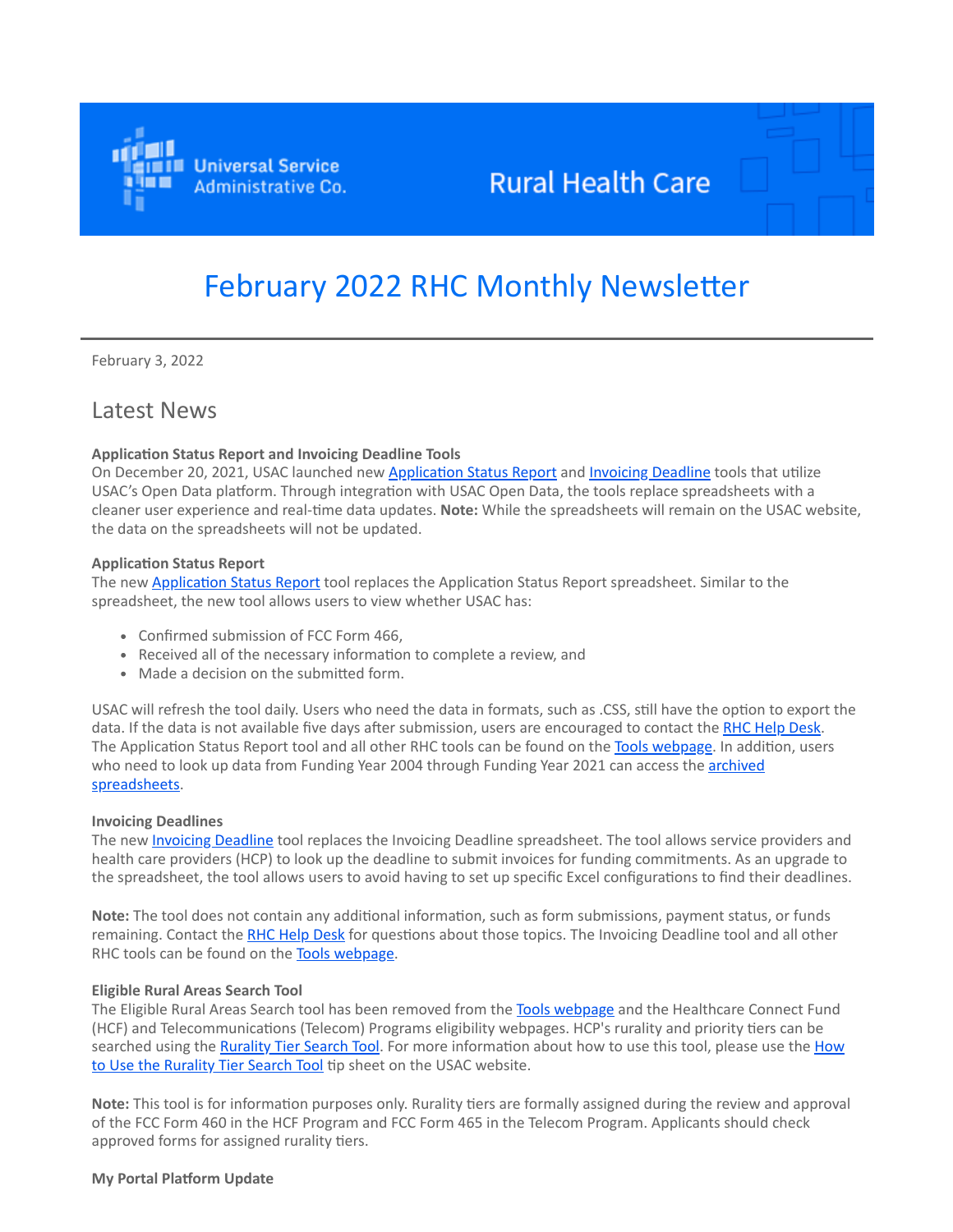The platform used to submit the FCC Form 462 (Funding Request Form) has been updated for Funding Year 2022 to improve user experience. The new platform—which is the web-based system that hosts the form—is easier to navigate and allows RHC program reviewers to approve funding requests faster and more efficiently. Although the platform is changing, the information requested on the FCC Form 462 will not change. **This update currently applies to the FCC Form 462 ONLY**, but over time it will apply to all other forms in both the HCF and Telecom Programs. [Updates will be provided to program participants as the platform grows and all updates will be posted on the My](https://click.outreach.usac.org/?qs=4cff10b62cb005a83a41aa2231993e830f97bc9a7ab4a0686e11d9f301096c3259a47c5250f26f0f3787c172234fa47bb95c39d247859fe0) Portal Platform Update webpage.

**Note: FCC Form 462 drafts should not be created in the section of the My Portal landing page titled "RHC My Portal."** If a draft of the FCC Form 462 has been created or submitted in that section of My Portal, participants are strongly encouraged to download and save a copy to prevent loss of work. Any drafts in the system will not be migrated to the new platform. For directions on how to save a copy of a draft, view the **[Step-by-Step Guide](https://click.outreach.usac.org/?qs=4cff10b62cb005a8756153a6f0df21bb8c47b982d34e3ef1e3f853cc4bb56fc071ce87d753a5f47934d1d2cba48cf4fd227a01f029a8ed25)** posted on the USAC website.

The following resources have been posted to the [My Portal Platform Update](https://click.outreach.usac.org/?qs=4cff10b62cb005a83a41aa2231993e830f97bc9a7ab4a0686e11d9f301096c3259a47c5250f26f0f3787c172234fa47bb95c39d247859fe0) webpage:

- [My Portal Platform Update User Guide](https://click.outreach.usac.org/?qs=4cff10b62cb005a80ec4049ab60b84d235b6953591881e93c3d9aa32420f762882adc845811299ca1a1a9b6a61bc5f9d8fa4510b3a0cf769)
- [My Portal Platform Update](https://click.outreach.usac.org/?qs=4cff10b62cb005a8e4bc513c29f079680d1f97466c2a9853a60bf6442468260f1892c095865e7a1e2f46f42e09960c2d151b2808c759431e)  Self-guided training module

#### **Funding Year 2022 Filing Window Opened December 1, 2021**

The Funding Year 2022 filing window takes place from December 1, 2021 to April 1, 2022. This means that participants can submit funding requests (FCC Forms 462 or 466) as early as December 1, 2021 and no later than 11:59 p.m. ET on April 1, 2022. Early submission, within the filing window, is highly encouraged. Other forms for Funding Year 2022 (FCC Forms 460, 461, or 465) were accepted prior to December 1. For more information about [filing windows](https://click.outreach.usac.org/?qs=4cff10b62cb005a8defdbe276d5d76304d401daba1dcaba203e1d704a287173ac9c79a0f47b1e8550861a39e0fa3604cfaa0ebf86ef185ce), visit the USAC website.

#### **Upcoming Webinars**

The RHC program Outreach team will host office hours webinars throughout the filing window. Additional dates will be announced for both Telecom and HCF office hours as they are scheduled. During these webinars, subject matter experts will be available to answer questions live during the webinar. Register below for the February RHC Office Hours webinars:

- HCF Office Hours Webinar February 10, 2022 at 2 p.m. ET – [Register](https://click.outreach.usac.org/?qs=4cff10b62cb005a8b953fca89713e0e53f9a1c98bac5c242cdd003372b44ff951efb33fe9ed227476a3864077b59e0c3a2d4a2c8d83b9be9)
- Telecom Office Hours Webinar February 16, 2022 at 2 p.m. ET [Register](https://click.outreach.usac.org/?qs=4cff10b62cb005a8e463dbe19db664bc9f21380cd40fbab9e96bfc61fc2d0963928a801fbe014af688266bfd216f168a15a69b1465571b81)

#### **Let's Plan a Virtual Site Visit!**

Due to the COVID-19 pandemic, RHC will not be on the road during calendar year 2022. In prior years, USAC has gone to conferences and visited sites to connect with program participants to see first-hand how HCPs benefit from the RHC programs. RHC would like to continue to learn more about the people and communities who benefit from RHC program support by holding a virtual event. This is a great opportunity to introduce RHC staff to participating HCPs and to deepen the relationship between RHC staff and applicants. Interested participants should send a request to [RHC-Assist@usac.org](mailto:RHC-Assist@usac.org%20?subject=Virtual%20Site%20Visit) with "Virtual Site Visit" in the subject line. Once the request has been received, RHC will reach out with more information.

#### **USAC Releases Funding Year 2021 Funding Decisions Beginning in July**

USAC began delivering decisions on Funding Year 2021 funding requests in July, five weeks after the close of the Funding Year 2021 filing window. RHC will continue to deliver funding decisions on a rolling basis until all funding requests are reviewed. Due to the demand for RHC program funds, there will not be a second filing window for Funding Year 2021. The RHC program will not accept additional funding requests beyond those submitted in the filing window.

#### **Common Audit Findings**

In an effort to help HCPs and service providers, a list of common audit findings in the Telecom Program is provided below. The following information is provided to help program participants continue to be compliant with RHC program rules throughout the funding request process and for all post-commitment activity, particularly given the [FCC's waiver of use of the rural and urban rate databases for Funding Year 2021 and Funding Year 2022 in FCC Order](https://click.outreach.usac.org/?qs=4cff10b62cb005a8215262a6db25078f845cd8b4154b1c6ac11a262e290fed683d53948cb20979e773d86c47b34f6d12f7161f21e7cd8348) DA 21-394. Per RHC program rules, HCPs and service providers are required to retain records documenting compliance with program rules for at least five years.

#### **Common Audit Findings – Telecom Program:**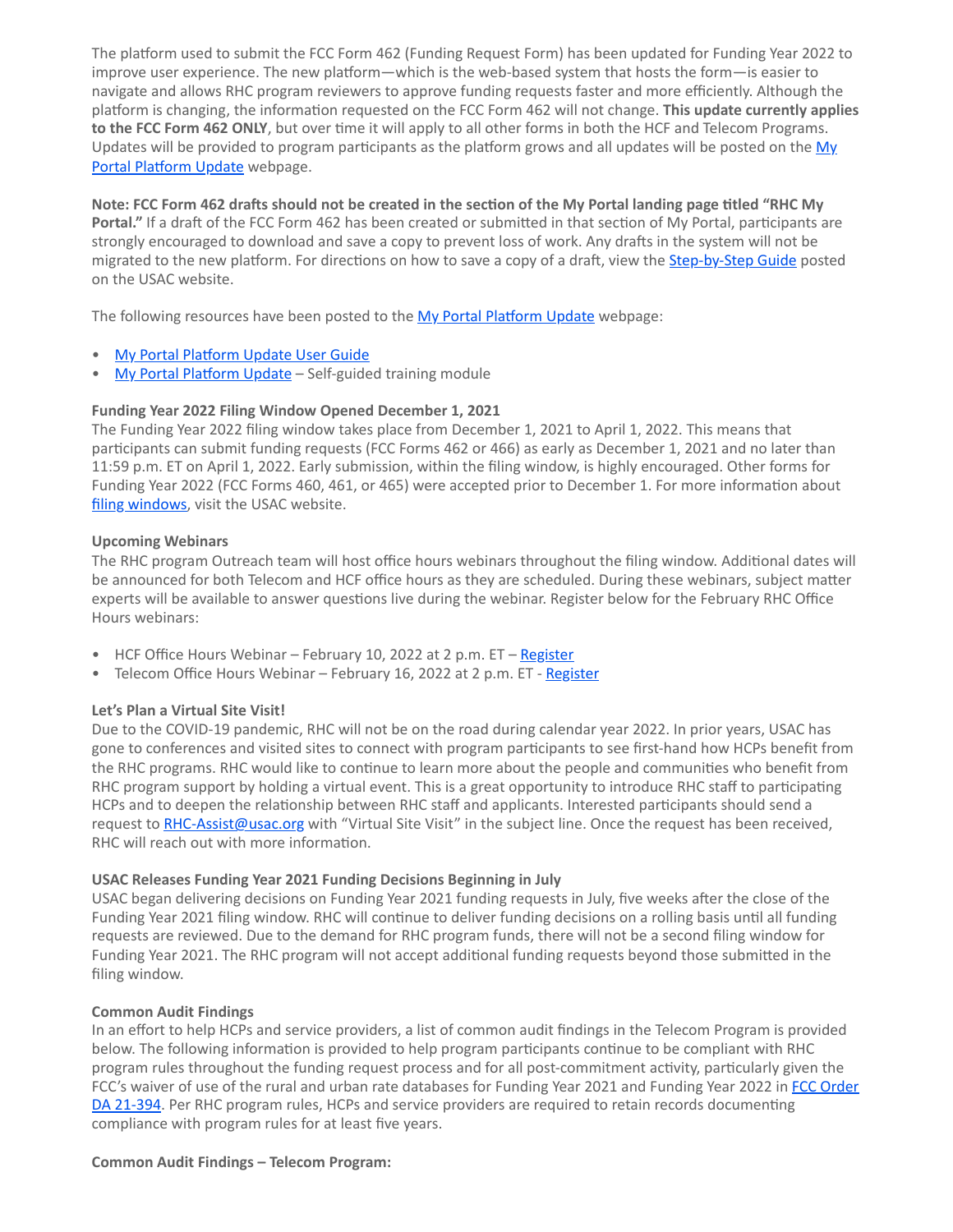# **Rural Rates Not Properly Determined**

Potential Errors:

Rural rate is not calculated in accordance with FCC rules. Funding Year 2021 applicants were required to use the most recently approved rate from Funding Year 2018, Funding Year 2019, or Funding Year 2020 under Method 1, 2, or 3 (47 C.F.R. §54.607 (2019)). Rural rates for funding years prior to Funding Year 2021 were determined using either Method 1, 2, or 3 without regard to previously approved rates.

## **Rural Rates Not Substantiated**

Potential Errors:

Failure to provide documentation or inadequate documentation provided to support the rural rate. HCPs or service providers that sought Funding Year 2021 support should submit documentation showing that the rural rate used was previously approved. The rural rate substantiation requirements for prior funding years remained the same.

# **Service Provider's Urban Rate Not Substantiated**

Potential Errors:

Failure to provide documentation or inadequate documentation provided to support the urban rate. HCPs that sought Funding Year 2021 support were required to use an urban rate approved for the same service at the same facility within the previous three funding years. The means of determining and substantiating urban rates for prior funding years remained unchanged.

Best Practices For All Three Items Listed Above:

- Maintain adequate documentation to support that the urban and rural rates were previously approved or, in the absence of such rates, how the rates were determined.
- For Funding Year 2021 and Funding Year 2022 use the [Telecom Program Urban and Rural Rates](https://click.outreach.usac.org/?qs=4cff10b62cb005a800e6f3cfc2570d0ae0ea8988426e9c1274aba0d9d9d05ae38184959224f4d3dc838d4a03fe1bebb71652247c9533e810) tip sheet.

#### **The Service Provider Charged the Beneficiary a Rate Higher Than the Urban Rate** Best Practices:

Ensure any policies and procedures that govern the billing of Telecom Program applicants include a requirement that the applicant is charged no higher than the urban rate.

# **Telecom Program is Invoiced for Ineligible Services or Equipment**

Best Practices:

- [Examples of services that may be eligible for support can be found on the Telecom Program Examples of](https://click.outreach.usac.org/?qs=4cff10b62cb005a84468eba72224c48ac59b9356f85043c64fc29d2153e58b2e908325e6be96bcea3e357e52cbe05ff9c6d95ff360484cf1) Common Services tip sheet on the USAC website.
- Identify any ineligible services and remove them from funding requests.

## **Competitive Bidding Process is Not Fair and Open; Inadequate Competitive Bidding Process** Best Practices:

- Avoid conflicts of interest by ensuring service providers that plan to bid are not involved in the submission of forms to request service and are not involved in the bid evaluation process.
- FCC Forms 465 must be posted on the USAC public website for a minimum of 28 days before selecting a service provider and signing a contract.
- Documents relating to the competitive bidding process must be retained by the applicant and the service provider for a minimum of five years. Examples include:
	- Copies of all bids received (winning, losing, and disqualified) in response to the applicant's request for services;
	- Documentation concerning the applicant's service provider selection criteria and bid evaluation analysis, including documentation showing that the applicant considered all bids submitted and selected the most cost-effective option; and
	- Documentation of communications with all service providers, both bidding and potentially bidding, during the competitive bidding process.

# Important Reminders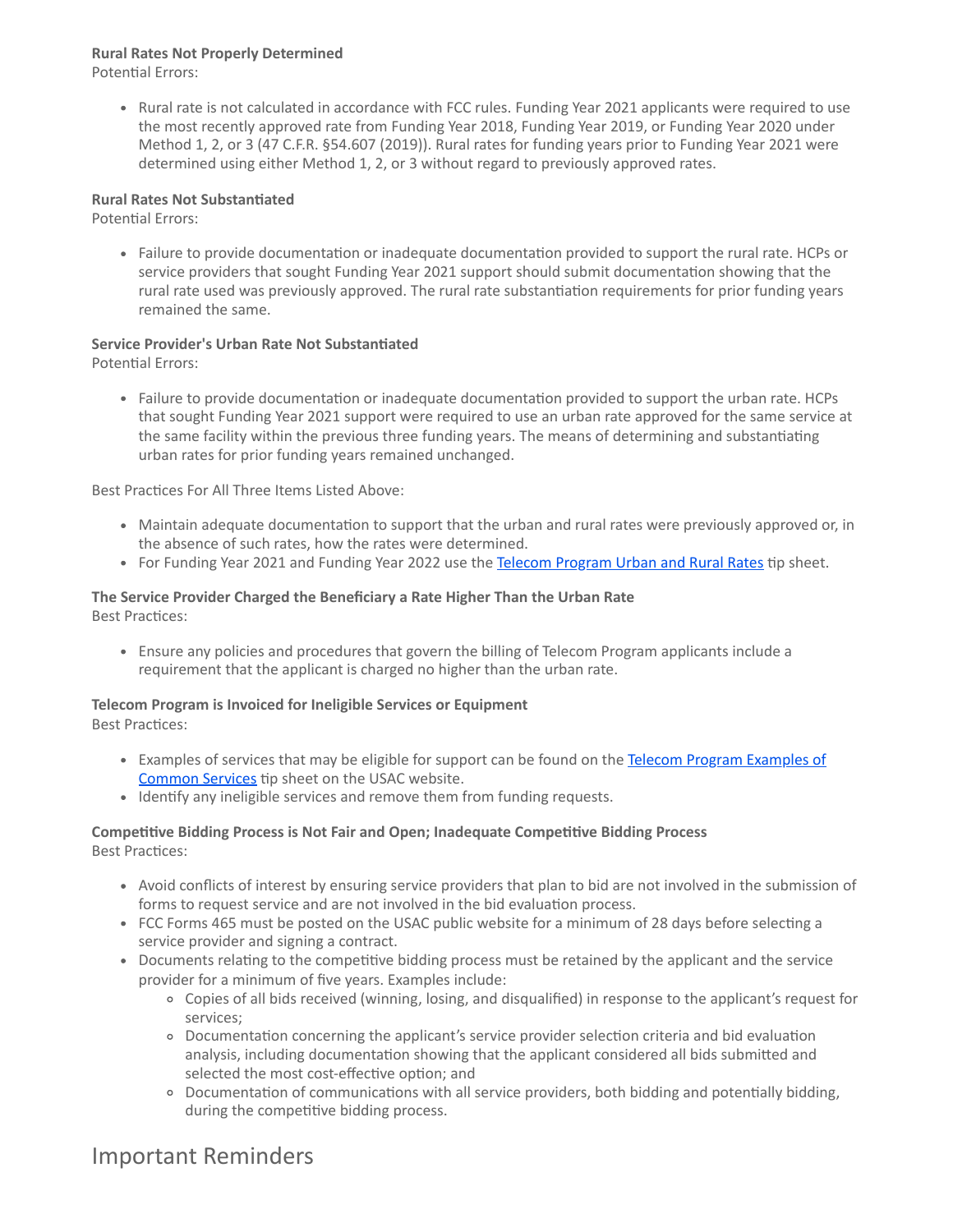## **Funding Year 2020 Invoicing Deadline Reminder**

As a reminder, [FCC Order DA 21-394](https://click.outreach.usac.org/?qs=4cff10b62cb005a8215262a6db25078f845cd8b4154b1c6ac11a262e290fed683d53948cb20979e773d86c47b34f6d12f7161f21e7cd8348) granted a 120-day extension of the HCF and Telecom Program invoice deadline for Funding Year 2020 funding decisions. The 120-day extension applies only to Funding Year 2020 funding decisions with an original invoice deadline of October 28, 2021. This extension applies to all Funding Year 2020 Funding Request Numbers (FRN). With this extension, the new invoice deadline for HCF and Telecom Program Funding Year 2020 commitments is **February 25, 2022.**

[Please check the](https://click.outreach.usac.org/?qs=4cff10b62cb005a85e131f90306e93654df4afeb3d5dad0d7449a50ac61329c43d339ba02b677864faa957508afe4509fa84988222875b1f) [HC](https://click.outreach.usac.org/?qs=4cff10b62cb005a8ef27228745a0a52bcc8220d5c41f2d0411c6c387d9fa82bf8f1cca90f8176ce312d44d485c61f69211059ad4e2fdb4f8)[F and T](https://click.outreach.usac.org/?qs=4cff10b62cb005a85e131f90306e93654df4afeb3d5dad0d7449a50ac61329c43d339ba02b677864faa957508afe4509fa84988222875b1f)[eleco](https://click.outreach.usac.org/?qs=4cff10b62cb005a8503923f2b231fad343767b9c678417baa45eabc74b633b4b4e9dbdaf040b7f7651b80422671a1bbc8a3e020903ab966d)[m Program invoicing webpages for additional information or use the RHC Invoicing](https://click.outreach.usac.org/?qs=4cff10b62cb005a85e131f90306e93654df4afeb3d5dad0d7449a50ac61329c43d339ba02b677864faa957508afe4509fa84988222875b1f) Deadline Tool on the USAC [Open Data](https://click.outreach.usac.org/?qs=4cff10b62cb005a8f5b0b42a52386d0a8b61571ad3aafa30e60df0af6f15d081ee509f4d56d1e7905a9d4ba901f97b4a53308f372775f7e4) platform to search by FRN.

#### **Submit Funding Year 2022 Requests for Services**

July 1, 2021 was the first day that RHC HCPs could submit the FCC Forms 461 and 465 to initiate competitive bidding for Funding Year 2022, five months before the opening of the Funding Year 2022 funding request filing window. The Funding Year 2022 funding request filing window opened on December 1, 2021 and closes on April 1, 2022. Find additional program dates and deadlines on the **Funding Year 2022 Program Calendar**. It is highly recommended to submit forms as early as possible during the Funding Year 2022 filing window.

Learn about best practices for Funding Year 2022, as well as the FCC Forms 461 and 465 competitive bidding process, on the [RHC Webinars](https://click.outreach.usac.org/?qs=4cff10b62cb005a8c228e8b1a515c484501d70ce2d94a67faf2de71297a2df27e566d619aa6035a58ed0ec7b58e29b446da2434d1522474c) webpage.

## **Important Dates and Deadlines**

The following are recommended dates to submit the FCC Forms 461 and 465 with enough time to file funding requests before the end of the Funding Year 2022 filing window.

| <b>HCF and Telecom Program Forms</b>        | Last Day to Submit without using a Request for Proposal (RFP) |
|---------------------------------------------|---------------------------------------------------------------|
| FCC Form 461 and 465 - Request for Services | February 10, 2022 - Recommended Date                          |
| FCC Form 462 and 466 - Funding Request      | April 1, 2022 - Deadline to Submit*                           |

Please note that the FCC Forms 460, 461 and 465 submission dates are not mandatory deadlines per the program rules, but rather recommended key dates to ensure that the FCC Forms 461 and 465 are posted to USAC's website early enough for a 28-day competitive bidding period before the deadline to submit FCC Forms 462 and 466. If FCC Forms 461 and 465 are submitted with a RFP, allow at least an additional 10 days for review.

#### **Duplicate Funding Prohibited**

Please remember, FCC rules prohibit duplicative funding for the same service for the same sites during the same time period from more than one FCC program. This includes the RHC programs (HCF and Telecom), the COVID-19 Telehealth Program, and the Connected Care Pilot Program (CCPP).

#### **What To Do If An Information Request is Received?**

When any eligibility, request for services, funding request, and invoicing form is submitted with incomplete or missing documentation, it cannot be processed. In such cases, RHC reviewers will contact all account holders (the primary and all secondary and tertiary account holders associated with that HCP) with a request for additional information ("Information Request") to collect any missing documentation, address deficiencies, or to ask clarifying questions about the FCC form.

Due to [FCC Order DA 21-394](https://click.outreach.usac.org/?qs=4cff10b62cb005a8215262a6db25078f845cd8b4154b1c6ac11a262e290fed683d53948cb20979e773d86c47b34f6d12f7161f21e7cd8348), HCPs that received Information Requests between April 8, 2021 and December 31, 2021 and requested a 28-day extension of the standard 14-calendar-day response deadline have a total of 42 calendar days to respond to the Information Request. Information Requests issued after December 31, 2021 require a response within **14 calendar days. Failure to respond within the 14 calendar days will result in a denial of funding, so be sure to meet that deadline.**

Information Request Tips for the Telecom Program

- HCPs can receive Telecom Program Information Requests through My Portal or by email.
	- For Information Requests received through My Portal, HCPs should respond through My Portal only.
	- For Information Requests received by email, HCPs should "Reply All" to respond to the Information Request by email.
- Use only Chrome or Firefox internet browsers when using My Portal.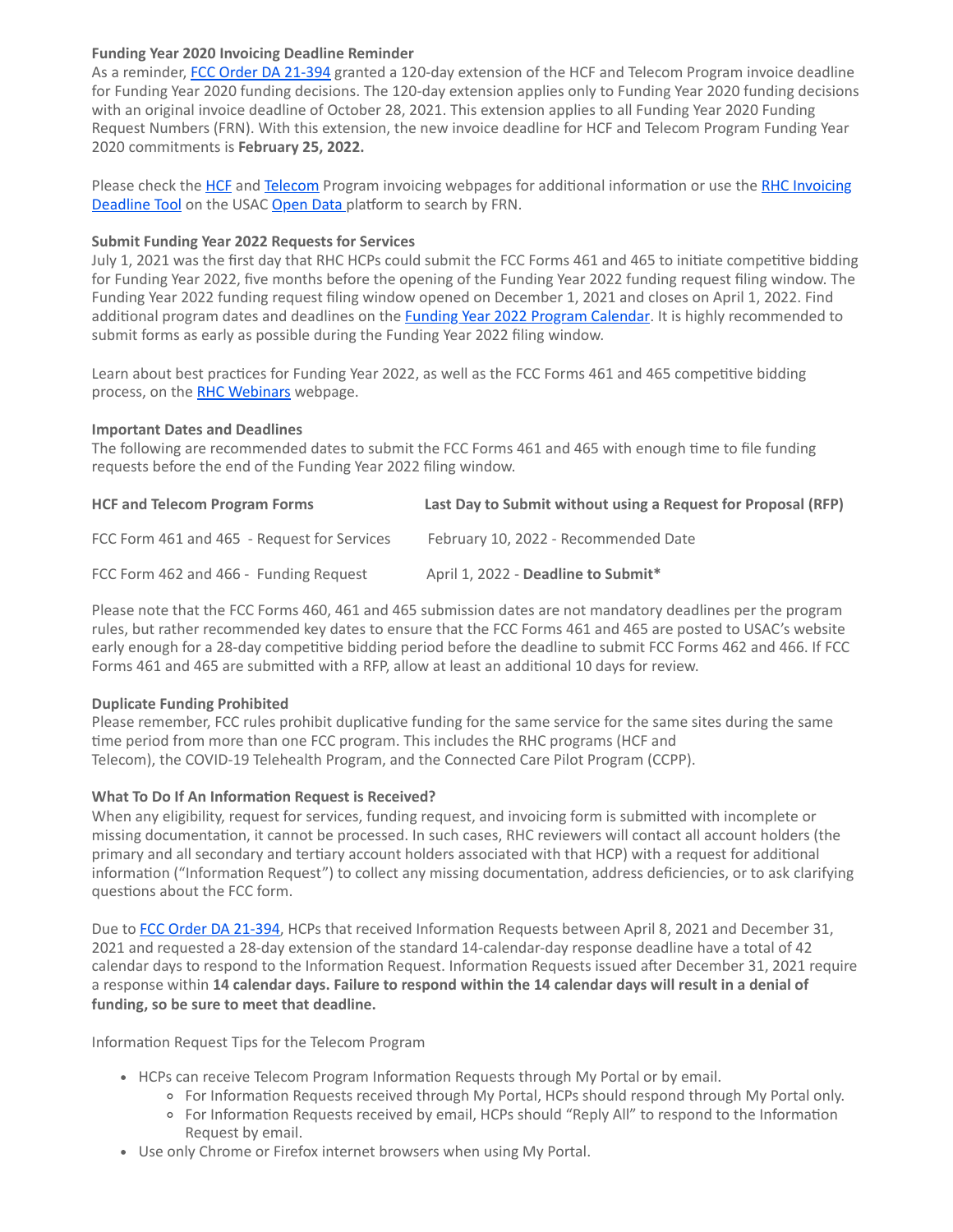When uploading a document as a response, the document should be limited to 10MB and its file name should not contain any special characters, only letters and numbers.

Information Request Tips for the HCF Program

• HCPs that receive HCF Program Information Requests through email should "Reply All" to respond to an Information Request by email.

# **Changes to a Commitment After Funding has been Approved**

If a Funding Commitment Letter (FCL) is received, it is the responsibility of the applicant to confirm that the information contained therein is accurate. Applicants should contact USAC to request changes to an HCP site or service for any of the circumstances listed:

- If the site address changes, or the primary account holder no longer works for the HCP, a FCC Form 460 revision for HCF or a new FCC Form 465 for Telecom must be submitted within 30 days of the change. The 30 day requirement applies at all points during the funding lifecycle including all post-commitment activities.
- If all approved funds will not be used, a request to decrease funding may be submitted by sending an email to [RHC-Invoicing@usac.org](mailto:RHC-Invoicing@usac.org?subject=). The HCP name and number, the affected FRN, and the amount reduced in the commitment must be included. USAC will complete a partial de-commitment for the FRN in that amount.
	- o In the Telecom Program, the approved FRN can be revised prior to invoicing using the FCC Form 467.
	- If any additional changes are needed after submitting the FCC Form 467, a FCC Form 467 revision can be submitted prior to invoicing.
- If funds within an FRN need to be re-allocated, a site and service substitution must be submitted. Learn more about [site and service substitutions.](https://click.outreach.usac.org/?qs=4cff10b62cb005a80fb77dae2ff6060f2fbb53cbf3ef4de4b3f56ded015bb9dc498a64c0cf8c4ce1b28154a668dc7e75a0d72eab59c27a2a)
- If no funds will be used in the approved or disbursed funding commitment, the approved and disbursed [funds can be returned to USAC. Learn more about voluntary return of funds by visiting the Returning](https://click.outreach.usac.org/?qs=4cff10b62cb005a8c8994acddaf745d069ed3022e032034a30f68729827545cc0fdaa00e729ef1b35aca8875598170ff9c2e74d73846116c) Program Funding webpage.

## **Certifications Requirements for National Supply Chain**

As a reminder, when service providers log in to My Portal, two new Supply Chain certifications included in the FCC Form 463 and Telecom Program invoice will be displayed. The first certification affirms compliance with the CFR 47 [Section 54.9](https://click.outreach.usac.org/?qs=4cff10b62cb005a8c1673ea1ec8435c005f2b2dac1ac05313b717b187fb4007188b7d21dab5d80229316ff4250391ac8dee19b4c4a190467) prohibition on USF support to purchase, obtain, maintain, improve, modify, operate, manage, or otherwise support equipment or services produced or provided by the covered companies deemed to pose a national security threat to the integrity of the communications network or communications supply chain. Huawei Technologies Company, ZTE Corporation, Hytera Communications Corporation, Hangzhou Hikvision Digital Technology Company, and Dahua Technology Company, and their parents, affiliates, and subsidiaries, are the five companies that have been officially designated as such threats by the FCC and placed on the Covered List. The second certification affirms compliance with CFR 47 [Section 54.10,](https://click.outreach.usac.org/?qs=4cff10b62cb005a85b03b61191e5cb92a21d8f13610b1cd89459ed8243e4b92a880d7ffef400203de0dc1602347f49d0770f932d605e8454) which prohibits the use of any federal subsidies on any communications equipment and services on the [Covered List](https://click.outreach.usac.org/?qs=4cff10b62cb005a88b956bc207cd1ccf0a10c2de1b7144166fd55c8d0dd5508c5599f0d346bace7004d8322ebe516f65ee828c15e9e2a092).

- Funding Year 2020 Applicants: If services or equipment that contain components of products produced by any company on the Covered List, or any of their parents, affiliates, and subsidiaries in Funding Year 2020, were requested, invoicing for the funds is prohibited. Instead, a [service substitution](https://click.outreach.usac.org/?qs=4cff10b62cb005a815d43aee0c1e16e36374720b06a38e204f7fbbb563046bf6c0d753f0efc0264276e425a5c1a044bb57244182e98d95b8) should be submitted prior to invoicing to ensure complete program compliance.
- Funding Year 2021 Applicants: If the use of covered equipment/services are identified on the submitted funding request form, please email [RHC-Assist@usac.org](mailto:RHC-Assist@usac.org?subject=) with the FRN. USAC will work to take corrective action to ensure compliance.
- Funding Year 2022 Applicants: During competitive bidding, requesting funding for services or equipment from any company on the [Covered List](https://click.outreach.usac.org/?qs=4cff10b62cb005a88b956bc207cd1ccf0a10c2de1b7144166fd55c8d0dd5508c5599f0d346bace7004d8322ebe516f65ee828c15e9e2a092), or any of their parents, affiliates, and subsidiaries is prohibited.

USAC updated the Supply Chain webpages to include three new subpages: [COVID-19 Broadband Programs](https://click.outreach.usac.org/?qs=4cff10b62cb005a8698911e67a81bd56ae70793e1ea79d101aafed3ea4a6c24c7d67ed42b50357d9f855029785ae7c9734735d4e707f4d5f), [Audits,](https://click.outreach.usac.org/?qs=4cff10b62cb005a866b96a6c44bfeae0ca7b13edd408e261de9e67216c38b909e54dbfb8e691a1fdc953413359b00ea3886846739b0ec711) and **FAQs**.

# Need Help? Contact Us!

For questions about the Rural Health Care program, contact [RHC-Assist@usac.org](mailto:RHC-Assist@usac.org?subject=) or the RHC Help Desk at (800) 453-1546 from 8 a.m. - 8 p.m. ET Monday through Friday for assistance. Use the [RHC Help Desk Tip Sheet](https://click.outreach.usac.org/?qs=4cff10b62cb005a873701b3013c3ae4ef0a3bbf7119b9e3511fd4e055089718b2784ce02624046741cb9106ff8e436642e7238a69da08a79) to learn about what the RHC Help Desk can and cannot help you with.